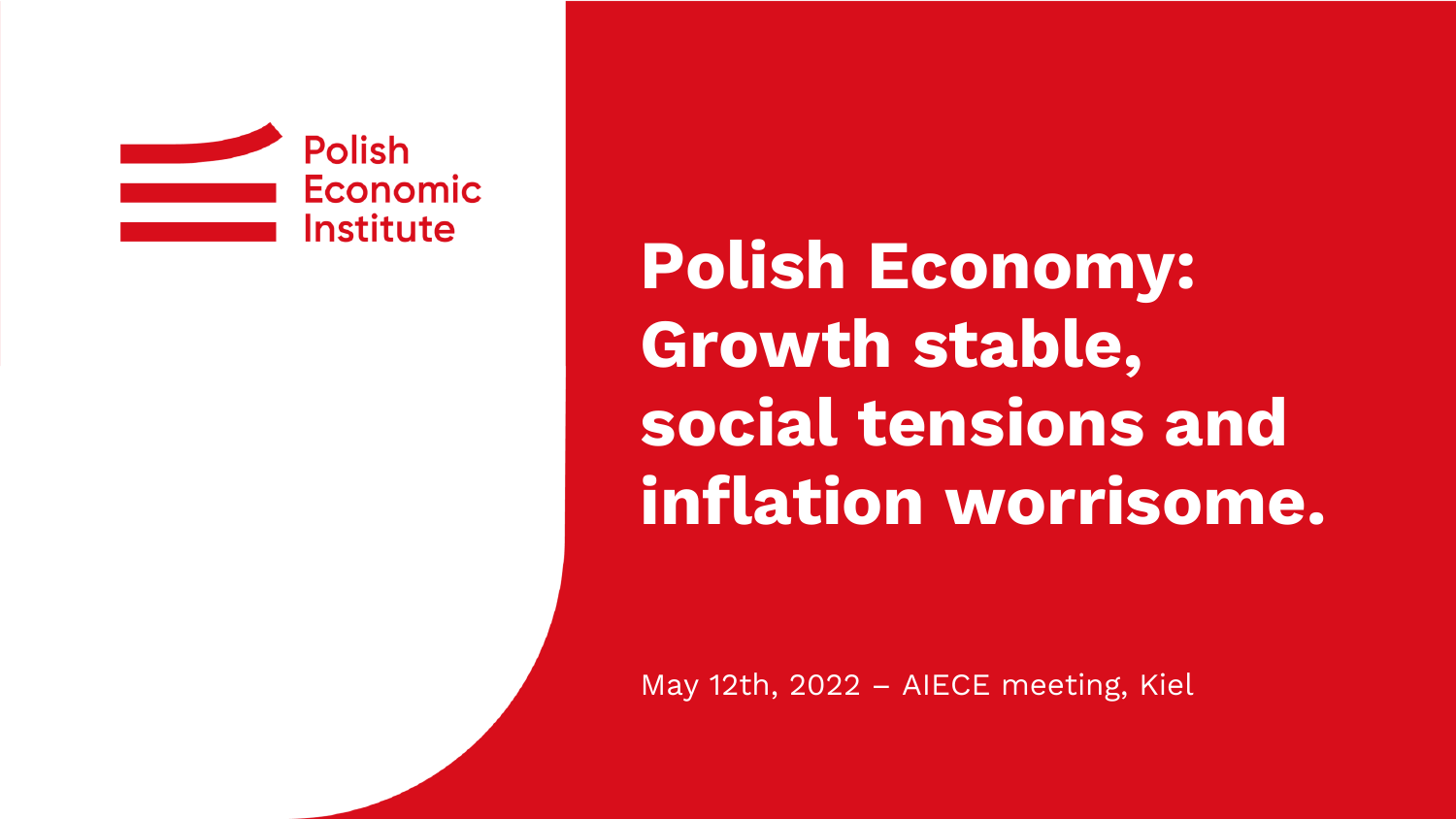## **Part I**

# Ukrainian migration: prospects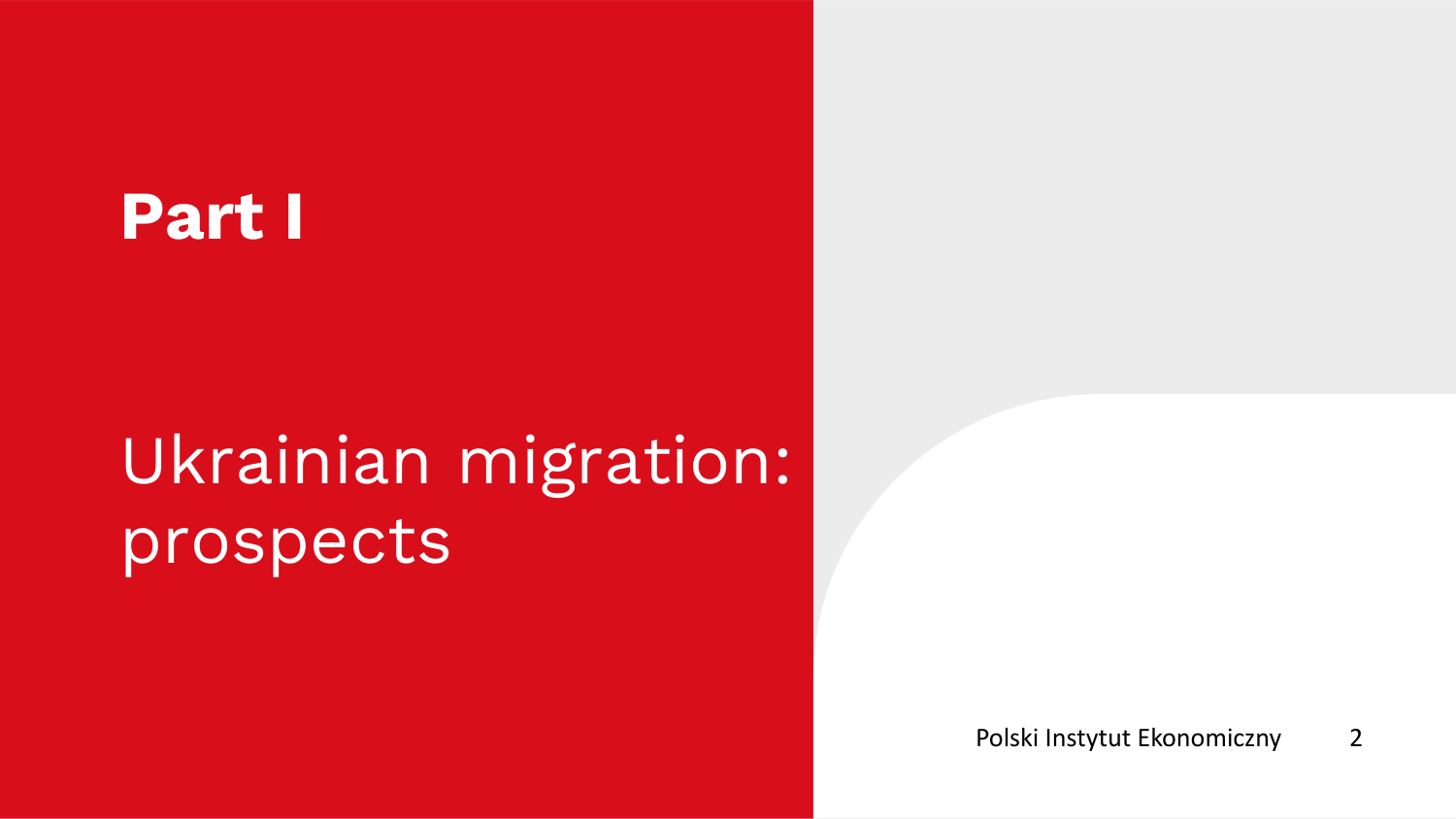## **Refugees flow has stabilized**

#### **Daily number of border crossings (thousands, 7DMA)** 150

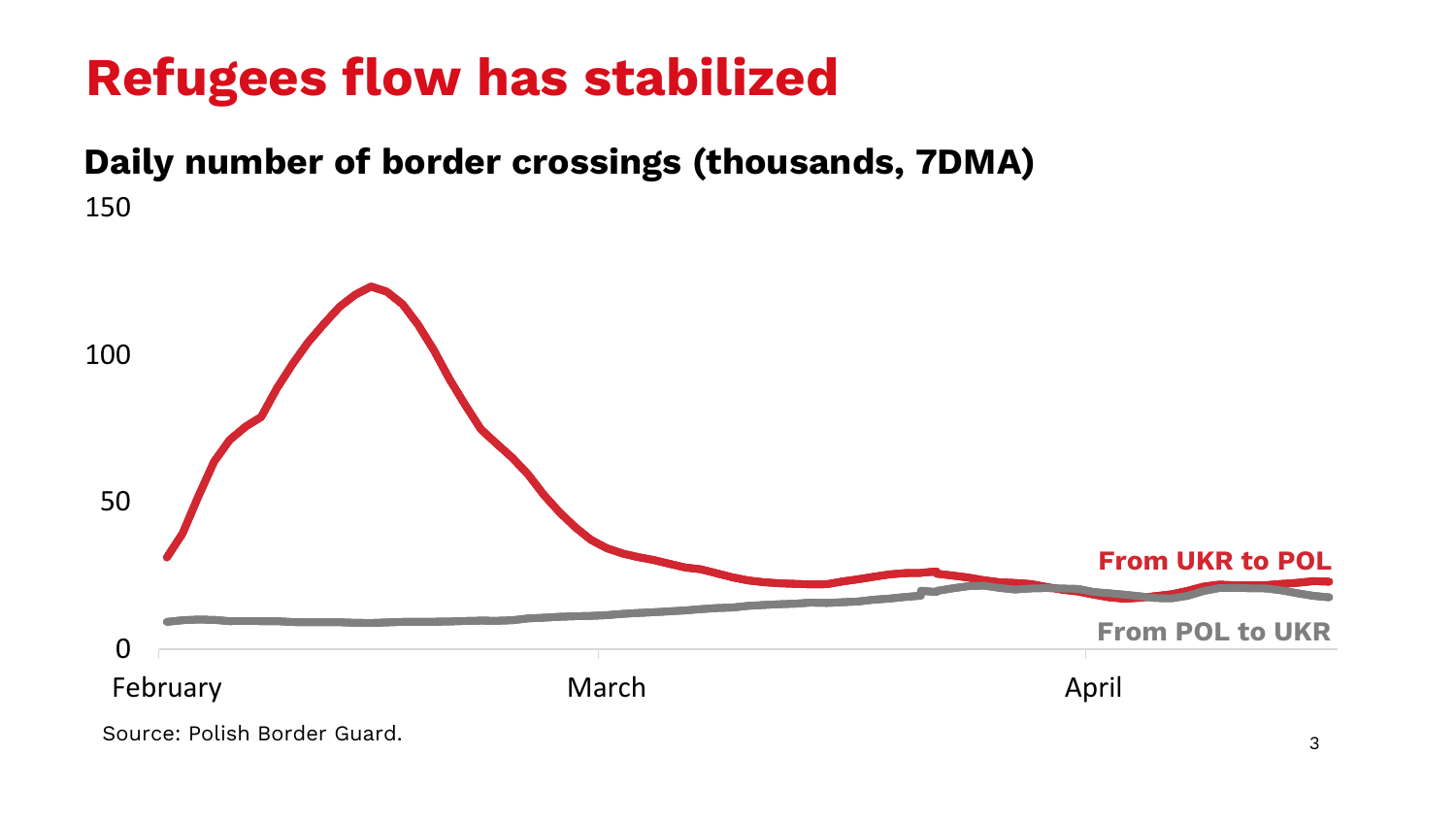## **Over 1 million refugees have registered in Poland**

#### **Number of Polish IDs (PESEL) assigned to Ukrainian refugees**

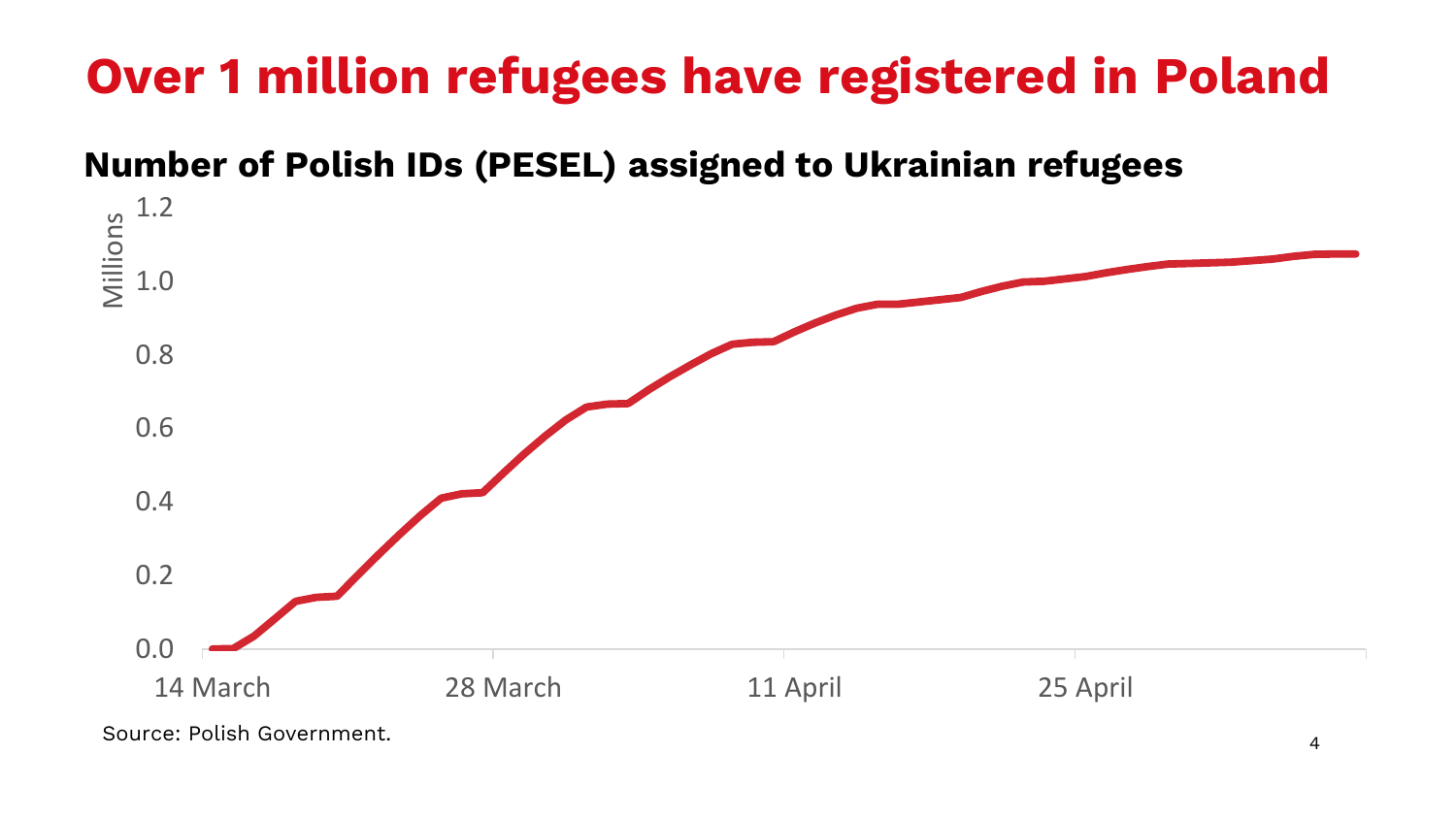### **Refugees structure by sex and age**

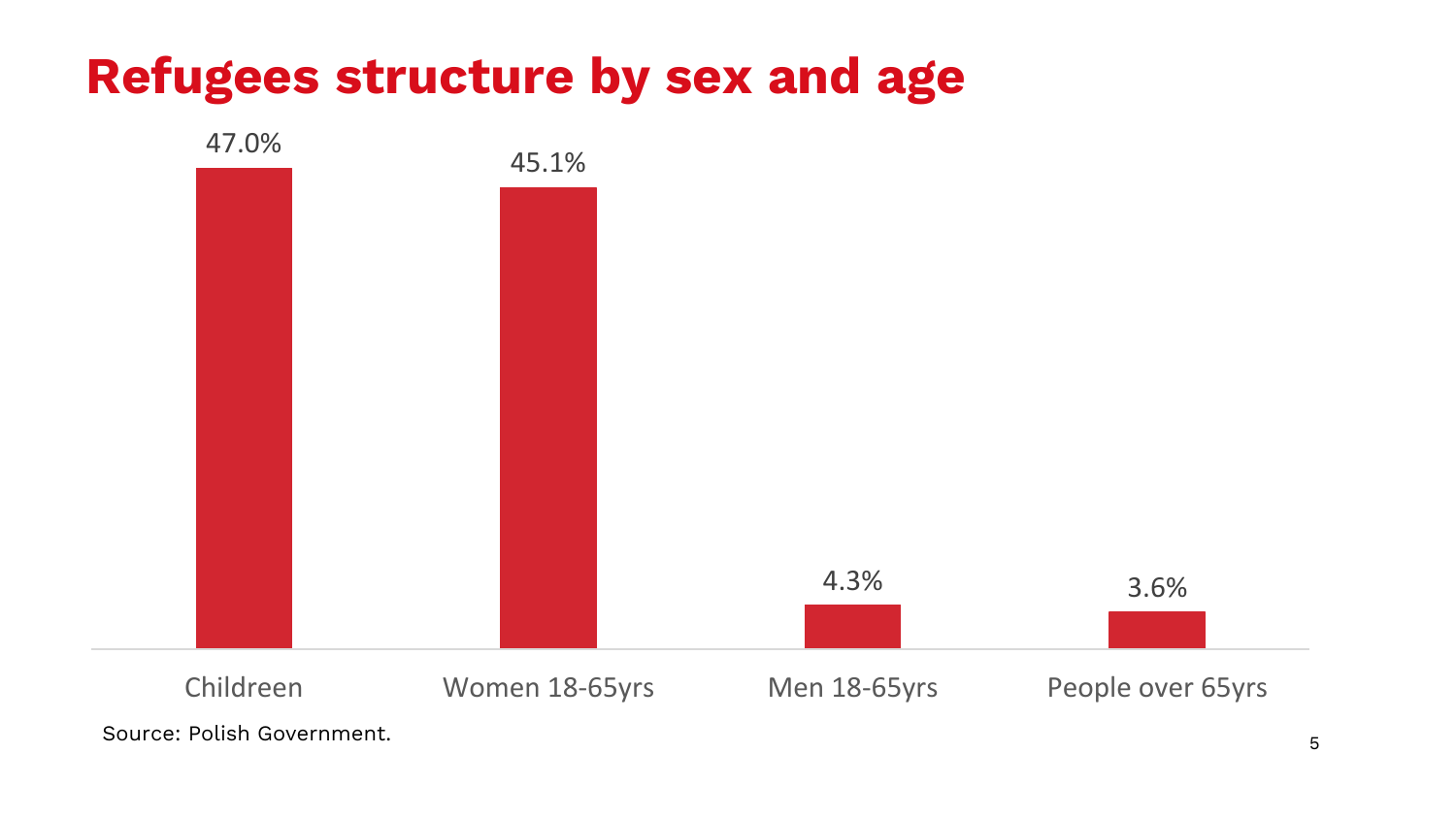## **Part II**

# Macroeconomic forecasts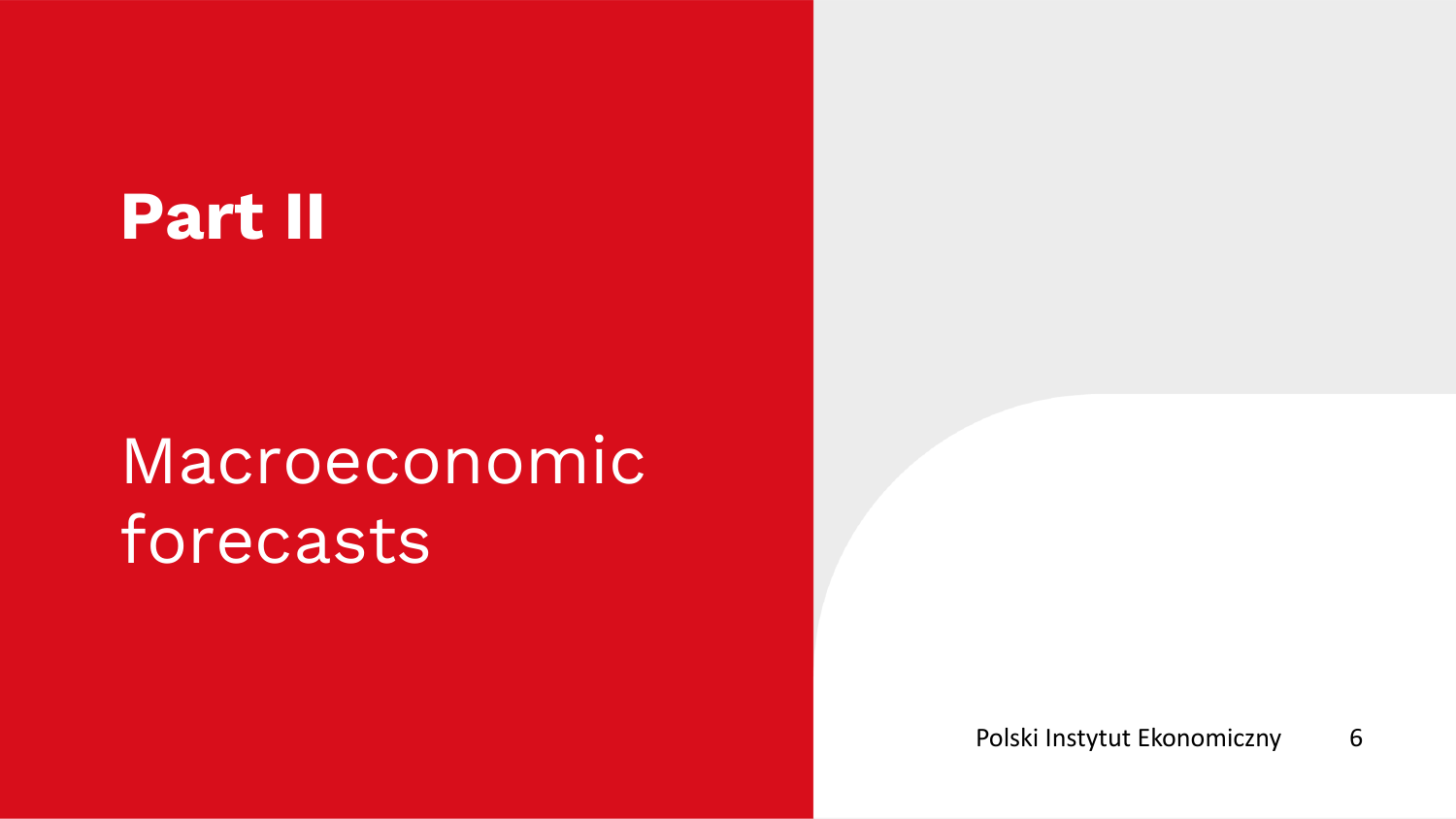#### **Forecasts**

Key Themes:

- Stable GDP growth:
	- Mismeasurement in 2022
	- Consumer spending resilient
	- Support from the NextGenEU from 2023.
- High Inflation:
	- 66% of increase due to food and energy prices.
	- Growth of services prices.
- Moderate CA & public deficit:
	- Higher cost of Energy commodities import
	- Increasing surplus in trade of services Polish Economic Institute Forecasts

| GDP             | <b>Inflation</b> |
|-----------------|------------------|
| $5.0 - 2022$    | $11.5 - 2022$    |
| $3.5 - 2023$    | $8.1 - 2023$     |
|                 |                  |
| <b>NBP Rate</b> | CA (%GDP)        |
| $6.25 - 2022$   | $-2.6 - 2022$    |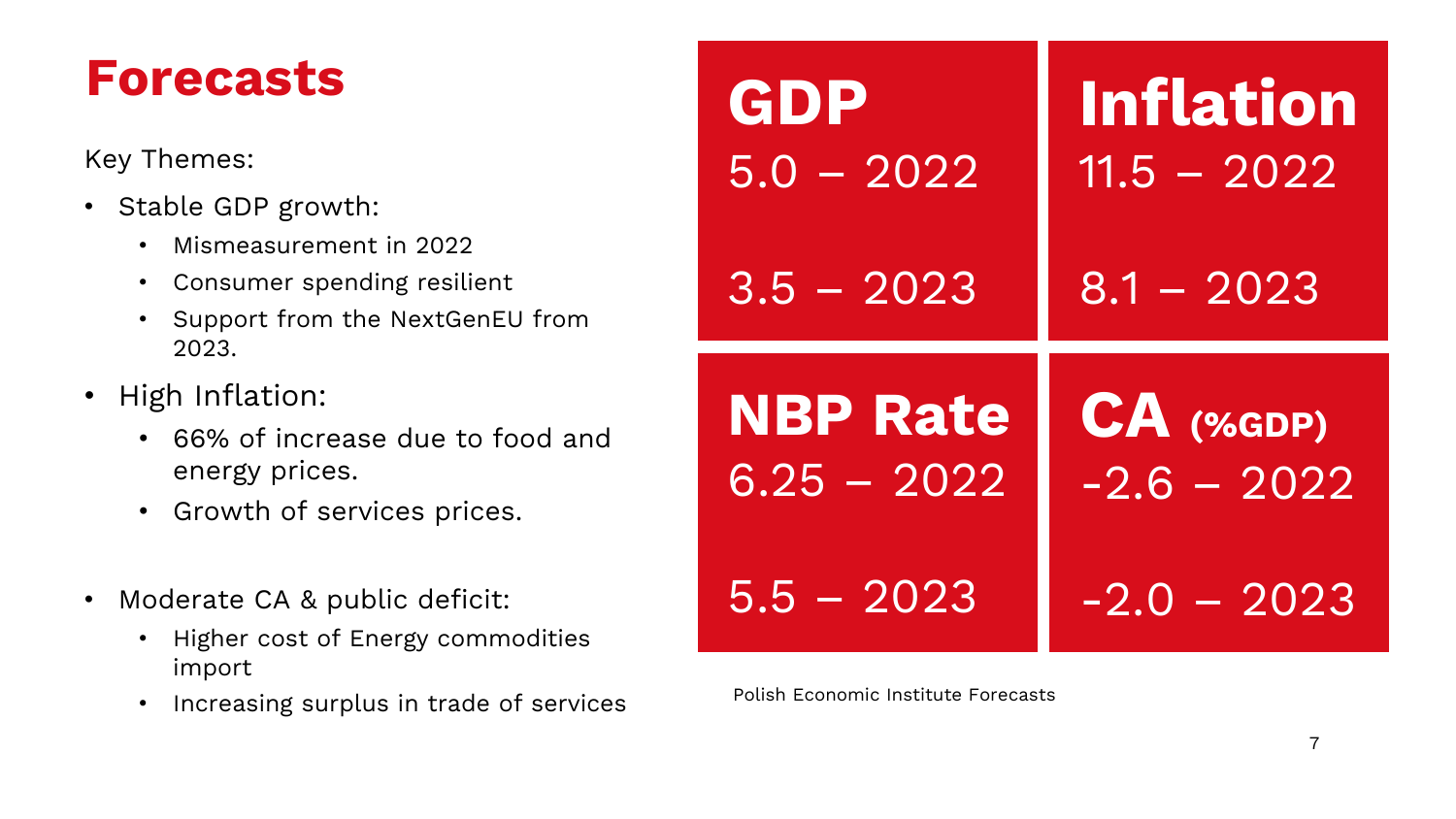### **GDP structure (%YoY)**



Polish Economic Institute Forecasts 8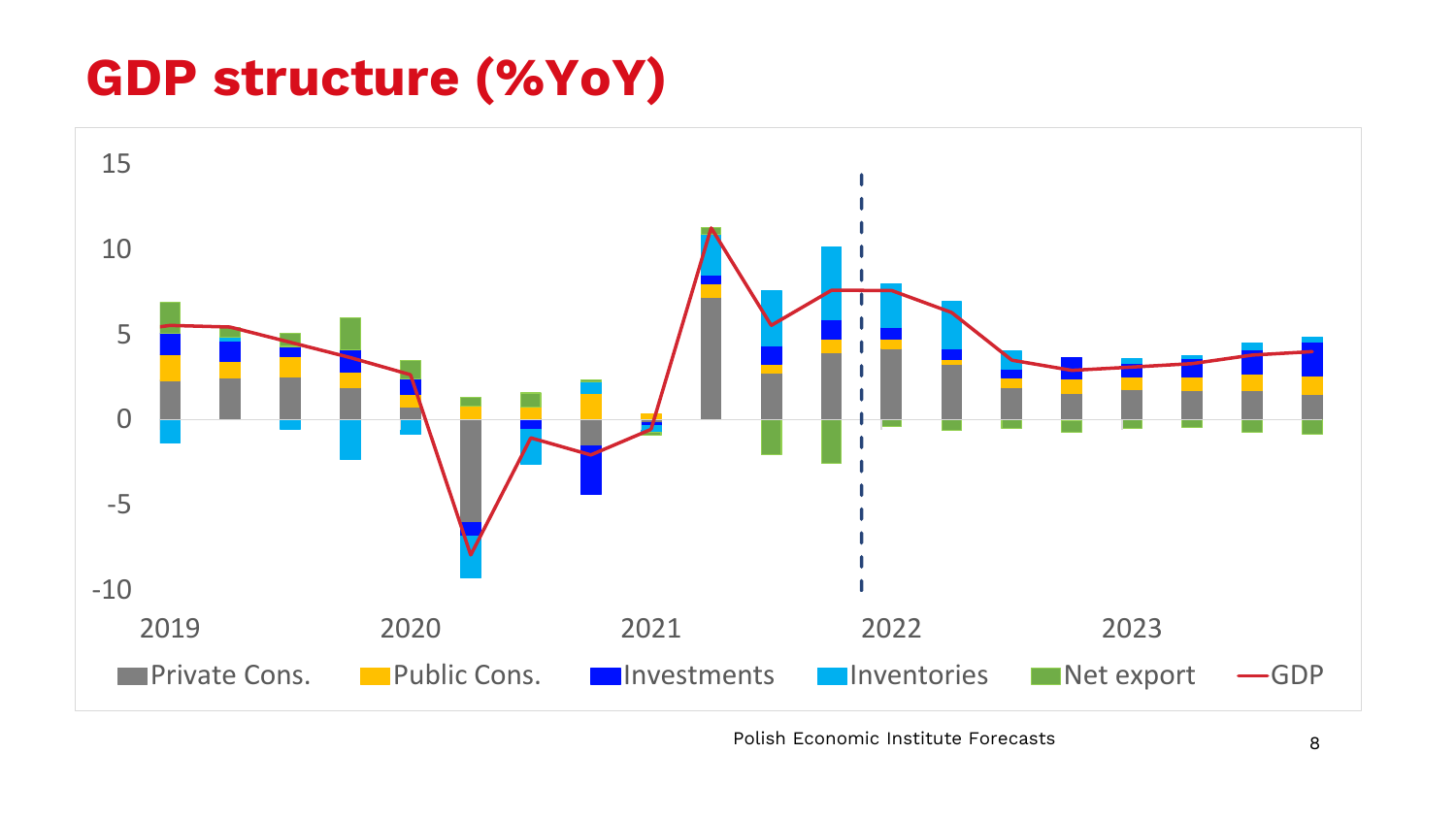**Mismeasurement – even 1 pp in GDP inflated artificially** 

#### **GUS: Value added in selected sectors**

Energy sector +73.7% vs. generation data +0-5%

## Construction **+27.6% Construction - prices:**

Official +11.2% vs. Private **+34%**



*Source: GUS, PSB group*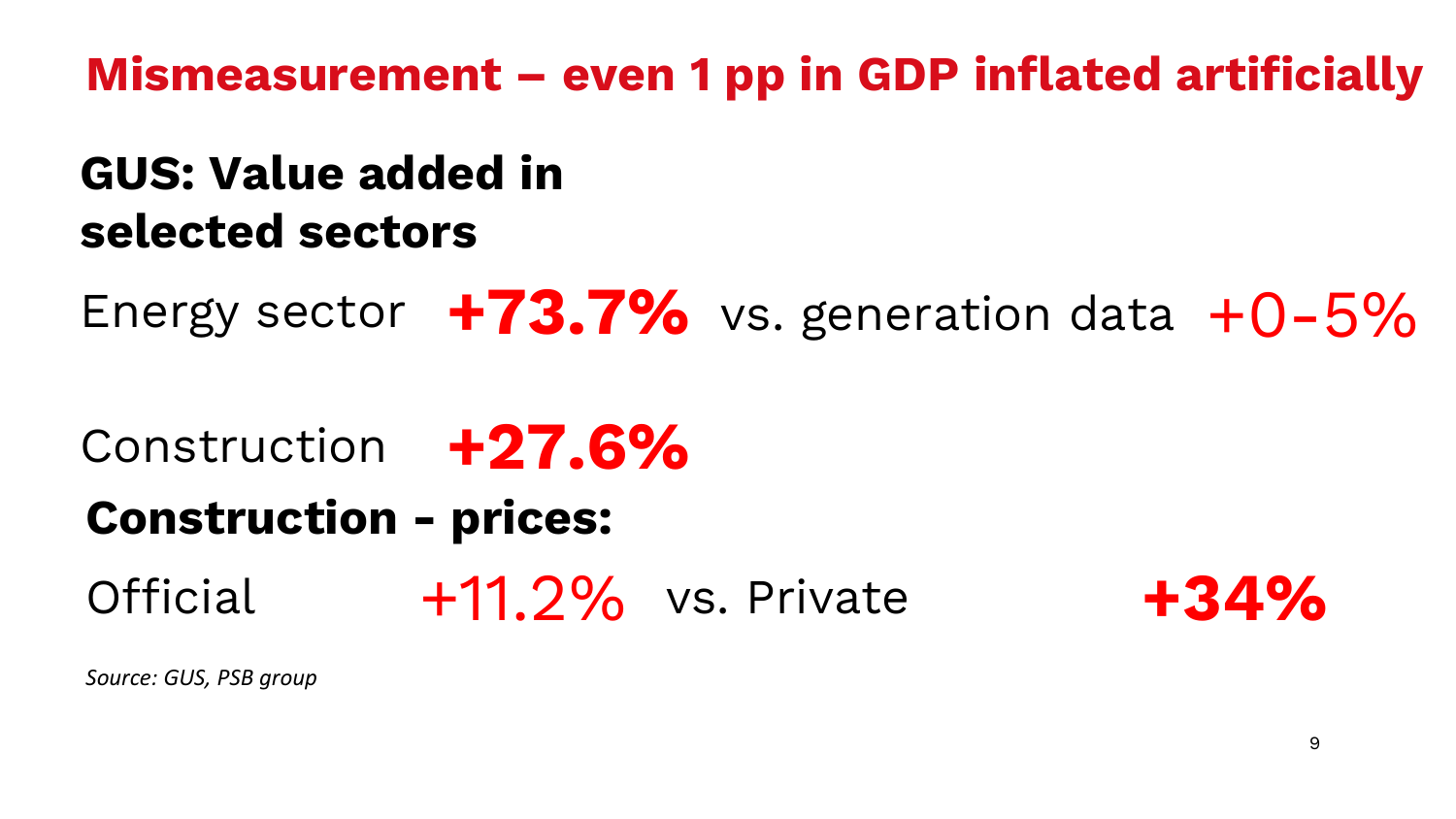### **Consumption patterns shift (%YoY)**

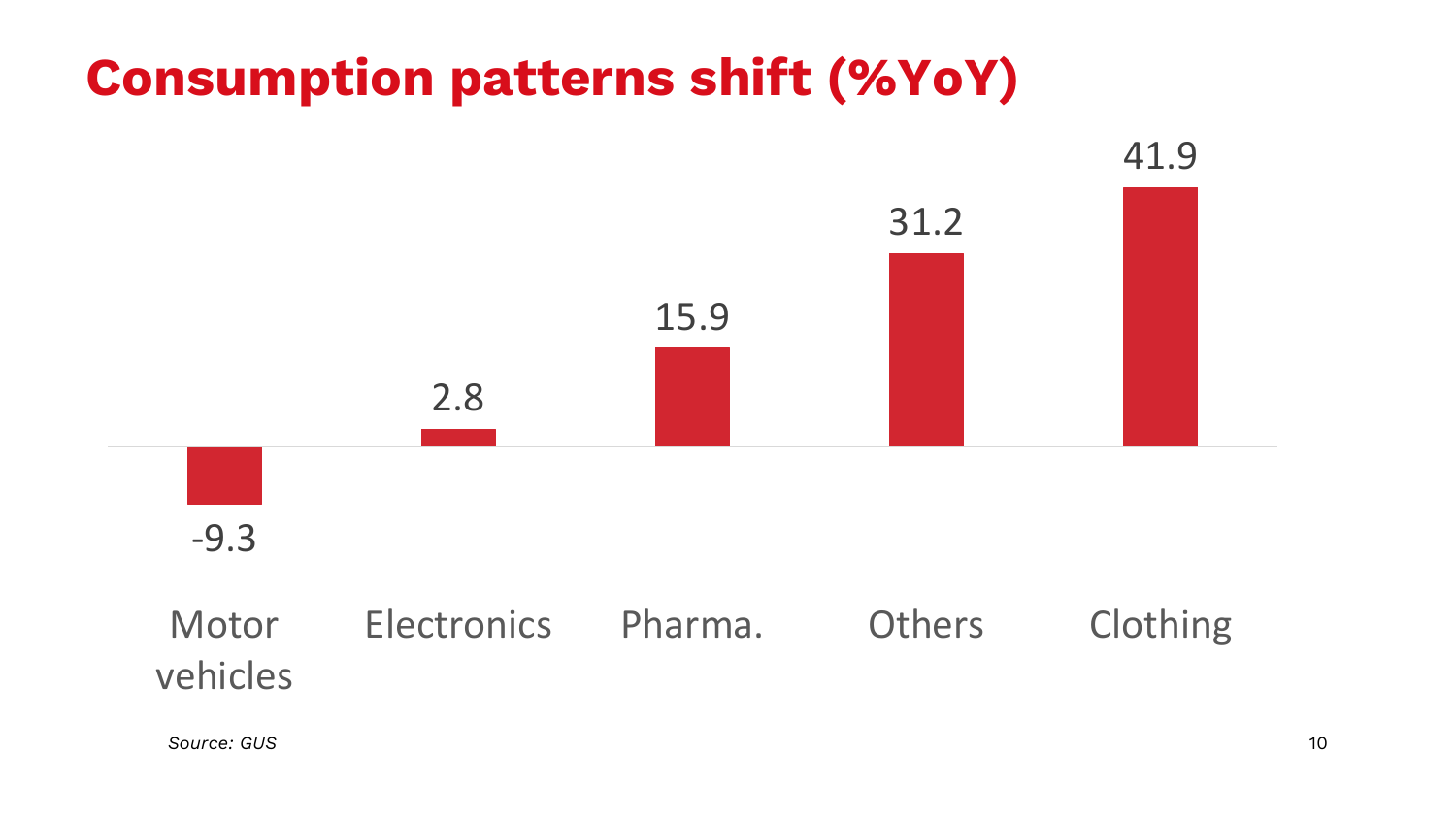### **Inflation (%YoY)**

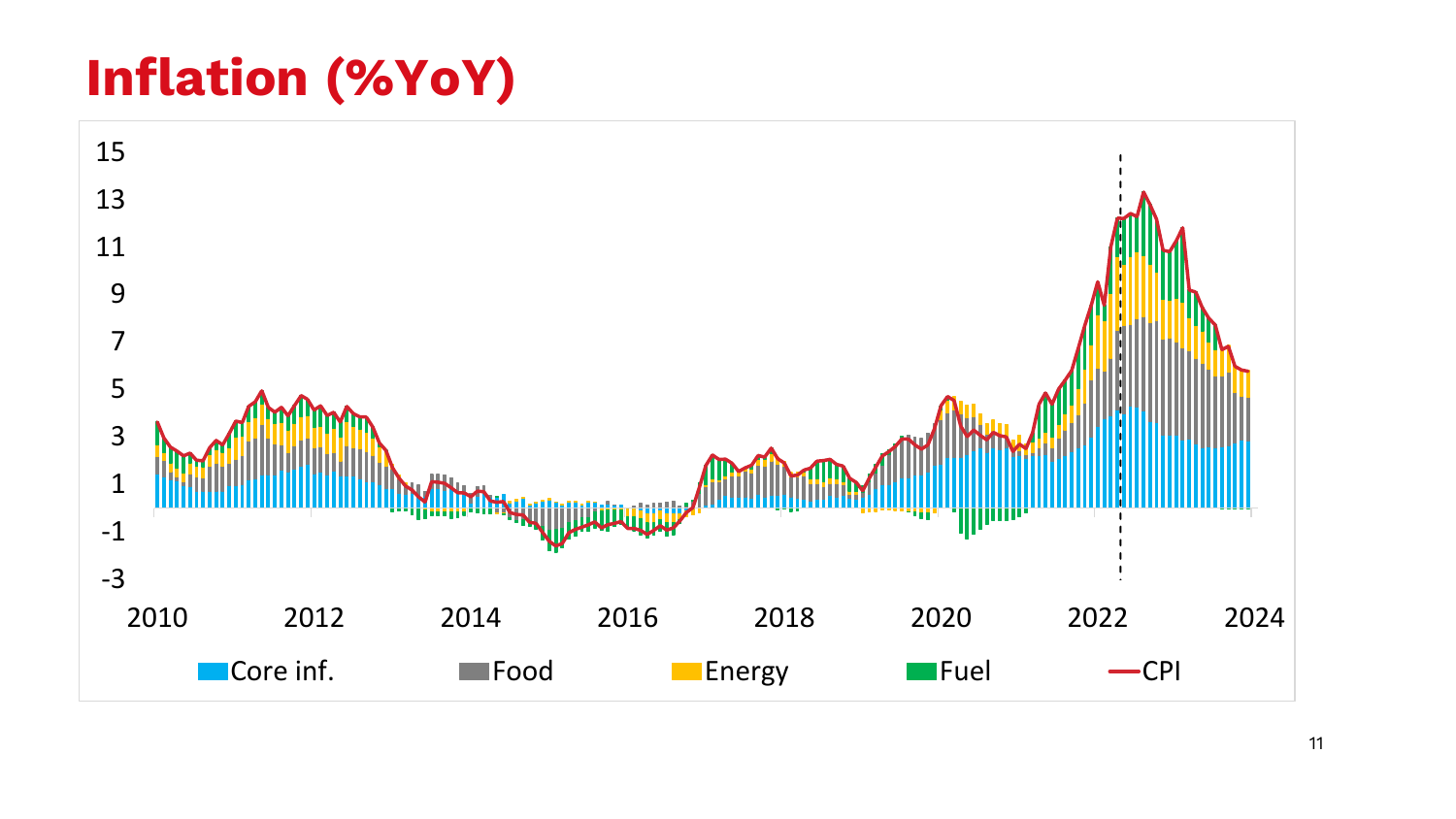## **Part III**

# Low risk of twin deficit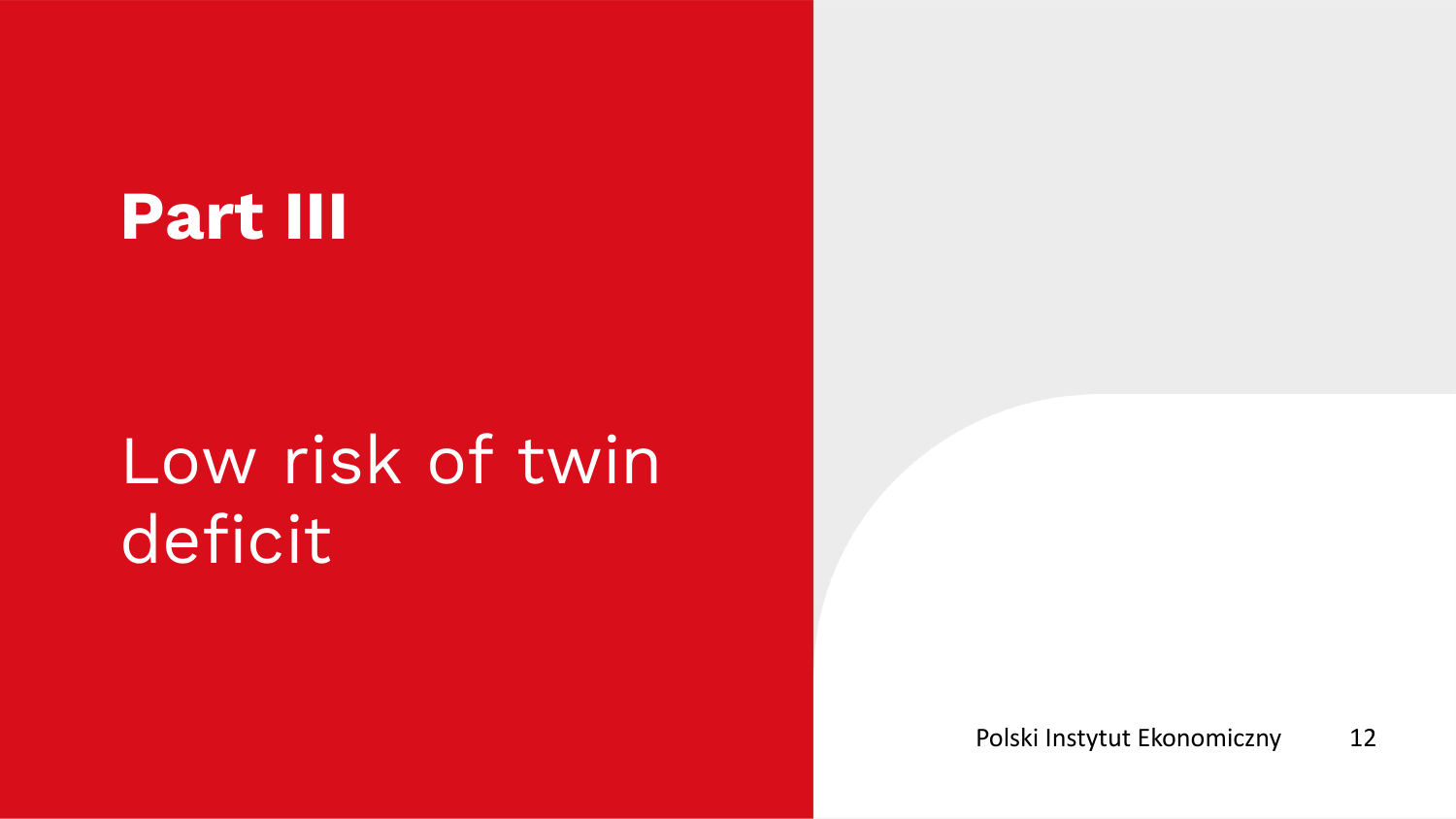### **Low risk of twin deficit – CA /GDP (%)**

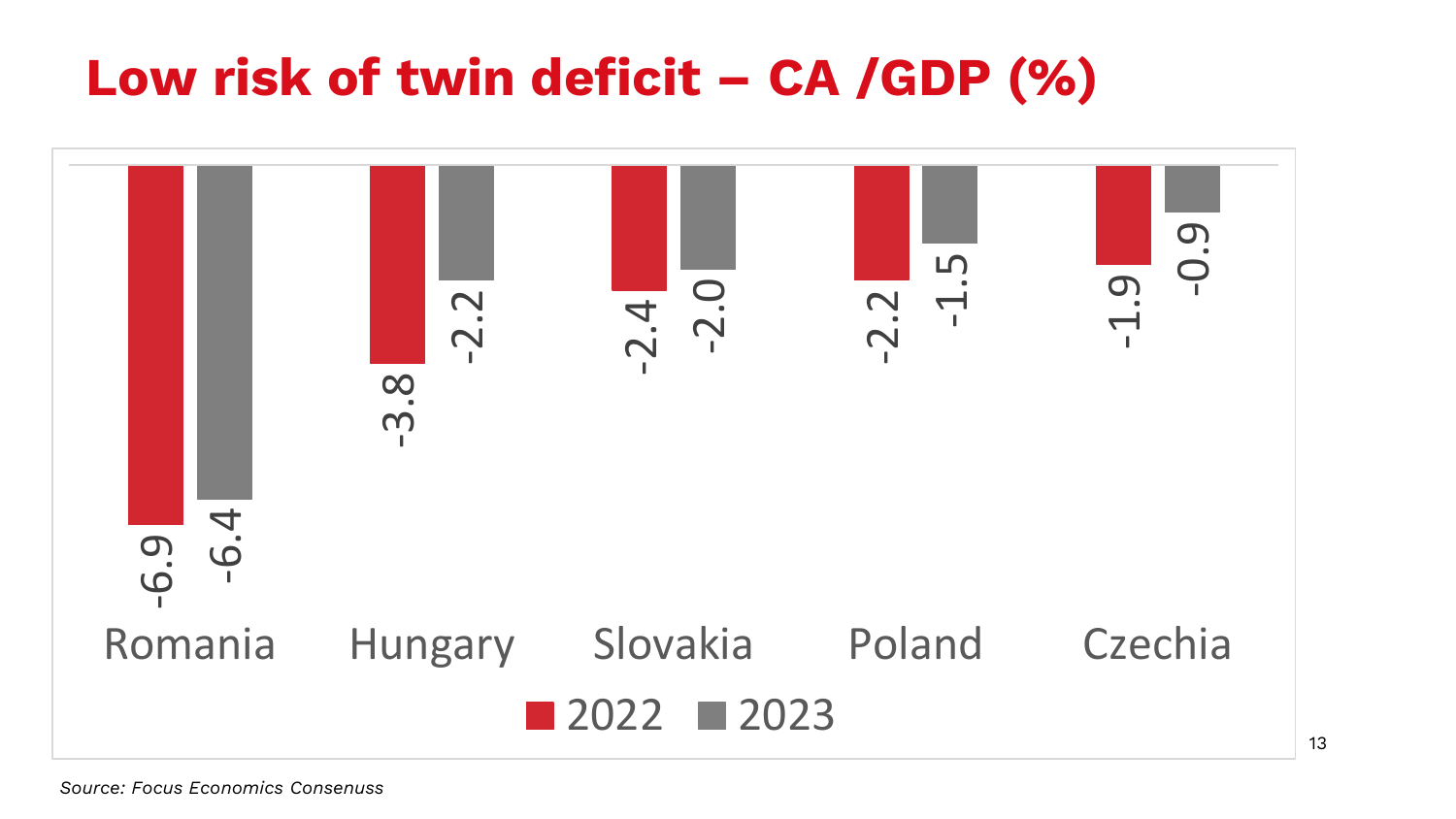#### **Trade – share of exports to Russia and Ukraine**

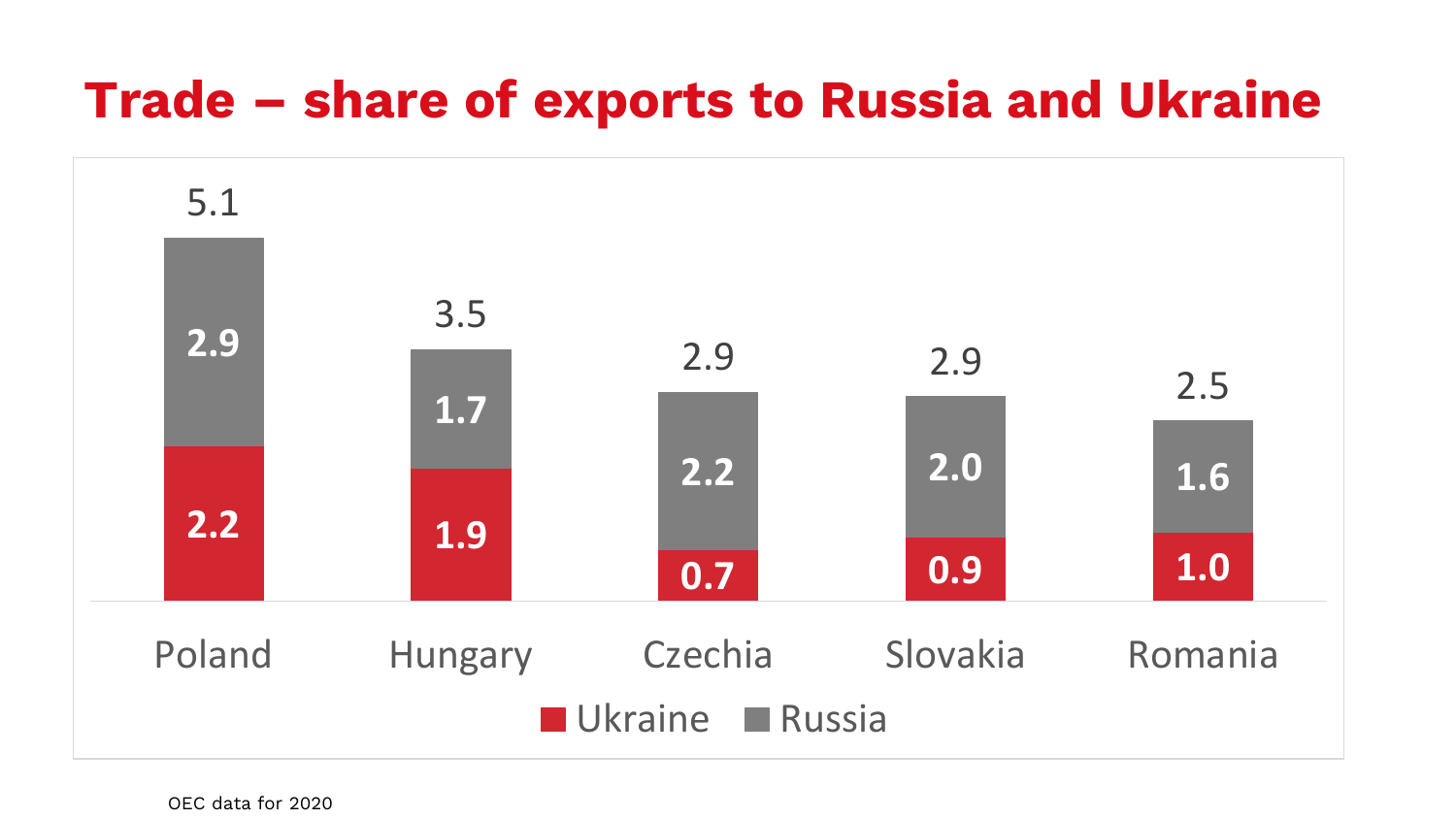## **Low risk of twin deficit – primary net lending (%GDP)**